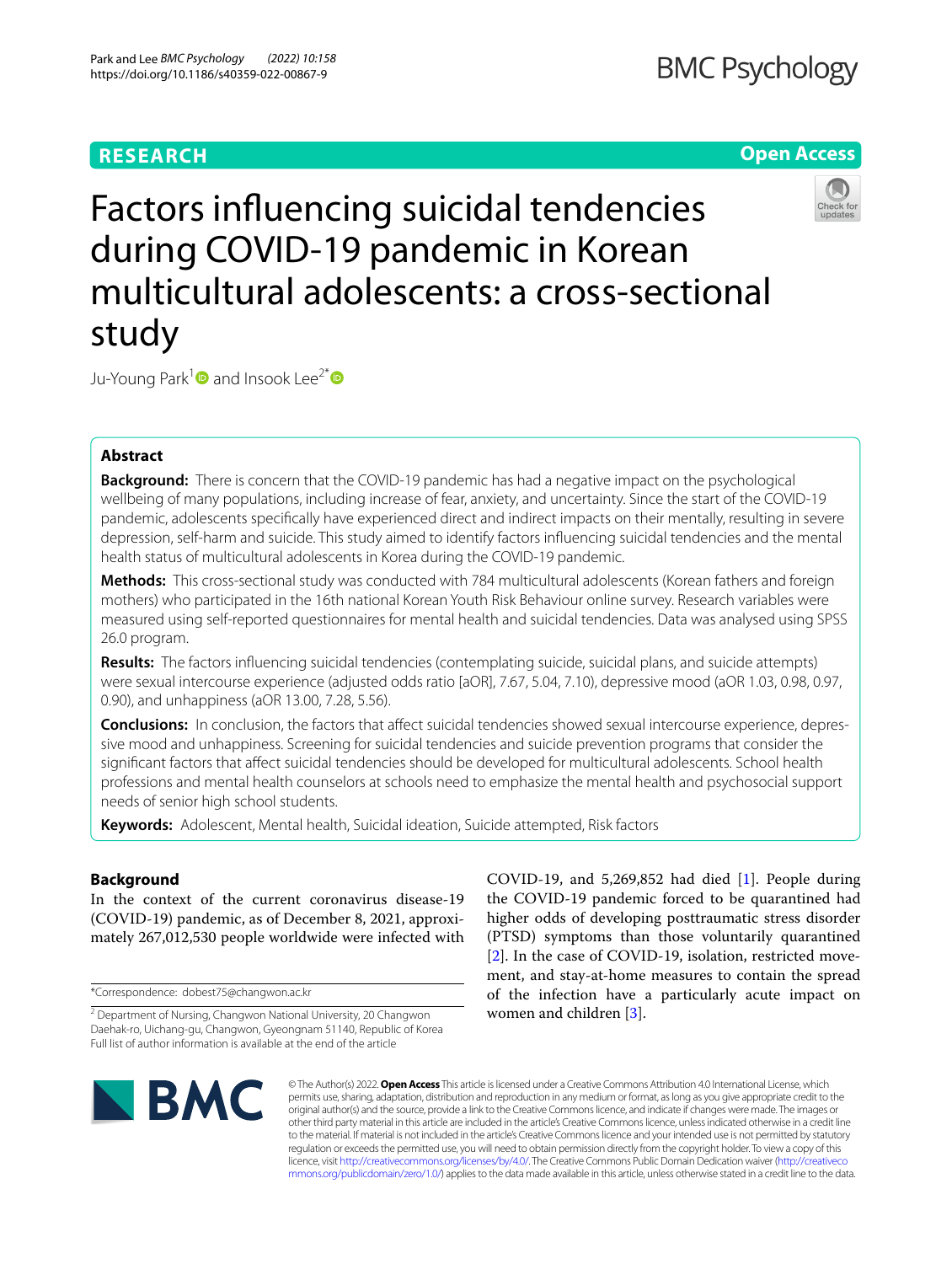The chances of children being exposed to violence are dramatically increased as a result of pandemic-related restraints (spatial distancing, isolation, home quarantine, etc.), as family members spend more time in close contact and household stress intensifes, and the risk grows even greater when families also must cope with potential economic or job losses. These are leading to negative psychological reactions, such as fear, anxiety, loneliness, and uncertainty, and have a direct impact on mental and psychological health, including conficts, family destruction, abuse, depression and domestic violence caused by the worsening domestic economy [[4,](#page-11-3) [5\]](#page-11-4). Moreover, impacts on mental health (e.g., depression, anxiety, panic, and traumatic stress) can also occur due to the lack of accurate information regarding COVID-19 [\[6](#page-11-5)[–8](#page-11-6)].

According to a study of 584 teenagers in China, 40.4% of the Chinese teenagers reported that they had psychological problems, and 14.4% said that they experienced posttraumatic stress syndrome symptoms two weeks after the outbreak of COVID-19 [\[9](#page-11-7)]. According to the Korean society for traumatic stress studies in 2020, during the COVID-19 pandemic in Korea, 14.2% of teenagers aged 13 to 18 years were at risk of severe depression, 11.2% were at risk of severe anxiety, and 10.2% had thought of self-injury or suicide within the past two weeks [\[10](#page-11-8)]. Previous studies have shown that a population's mental and psychological reactions should not be overlooked during the management of an infectious disease pandemic [\[11\]](#page-11-9). Psychological reactions to pandemics include maladaptive behaviours, emotional distress, and defensive responses [[12](#page-11-10)]. Psychological reactions to pandemics include maladaptive behaviors, emotional distress, and defensive responses, and these reactions are feared to cause disorders even after the end of a pandemic [\[12](#page-11-10)]. Furthermore, those who are prone to psychological problems are especially vulnerable to exhibiting reactions. It is important to pay attention to the mental health of teenagers who will have social and ecological impacts due to the psychological vulnerability of the entire family, school, and community environments.

The prevalence of infectious diseases such as COVID-19 can particularly afect mental health among adolescents who are socially and economically vulnerable or disadvantaged, while the type and degree of factors that afect their mental health may vary depending on various vulnerability factors [\[13](#page-11-11)]. For instance, poorer, younger, female students who were enrolled in lower year levels demonstrated higher levels of consequence related COVID-19 anxiety among students in the Philippines [[14\]](#page-11-12). During pandemics, a particularly noteworthy victim is multicultural adolescents who fall into the categories of vulnerable groups. In Korea, the total number of elementary, middle, and high school students decreased, while the number of multicultural students tripled from 0.9% in 2013 to 2.8% in 2020 [[15](#page-11-13)]. Multicultural teenager refers to juveniles who live and grow in two or more cultures, who is a children of a family of immigrants by international marriage in which one of the parents is a naturalized citizen of the Republic of Korea [\[16](#page-11-14)]. Multicultural teenagers have diferent experiences from non-multicultural teenagers in home and school environments, so they become stressed in the face of various difficulties and experience negative emotions such as anxiety and depression. It has been reported that this is likely to lead to suicidal thoughts [\[17](#page-12-0), [18](#page-12-1)]. According to an analysis of data from the Korea Youth Risk Behavior Web-based Survey (KYRBS)/Youth Health Behavior in 2019, multicultural adolescents had signifcantly higher numbers of suicide plans and suicide attempts than non-multicultural adolescents, and they had 1.62 times more suicide attempts  $[19]$  $[19]$ . The death toll from suicide in Korea from 2000 to 2019 was 24.6 per 100,000 people (46% increase), the highest level among Organization for Economic Cooperation and Development (OECD) member countries [\[20](#page-12-3)]. In particular, the suicide attempt rate among teenagers has been steadily rising since 2015 and has frmly topped the list of causes of death among teenagers since 2011 [[21\]](#page-12-4). If there is no effective treatment or support for suicide in adolescents, adolescents' mental health problems can have a devastating impact on their lives. Because the mental health problems and negative experiences of multicultural adolescents can lead to various physical and mental disorders and afect quality of life throughout their lifetime [\[13](#page-11-11)], it is very important to identify the factors due to COVID-19 that affect the suicide tendencies of multicultural adolescents. Additionally, it is necessary to approach the mental health issues of multicultural adolescents from a diferent perspective than how mental health is addressed in non-multicultural adolescents.

The COVID-19 pandemic has raised concerns about the mental health of this generation of children, who are the frst to be protected from the impacts of COVID-19 and at the same time, are partners in the COVID-19 response [\[22](#page-12-5)]. A comprehensive approach is needed to promote good mental health for all children, protect vulnerable children and take care of children facing the greatest challenges. While several studies have been conducted on direct and indirect efects on the mental health of multicultural adolescents thus far, the suicide trend of multicultural adolescents has not been identifed in the COVID-19 pandemic situation. Therefore, this study examined the mental health conditions they experienced after the outbreak of COVID-19 and provides practical help to prevent suicide in multicultural adolescents by identifying what factors afect their suicidal tendencies. The results of this study will be important in preparing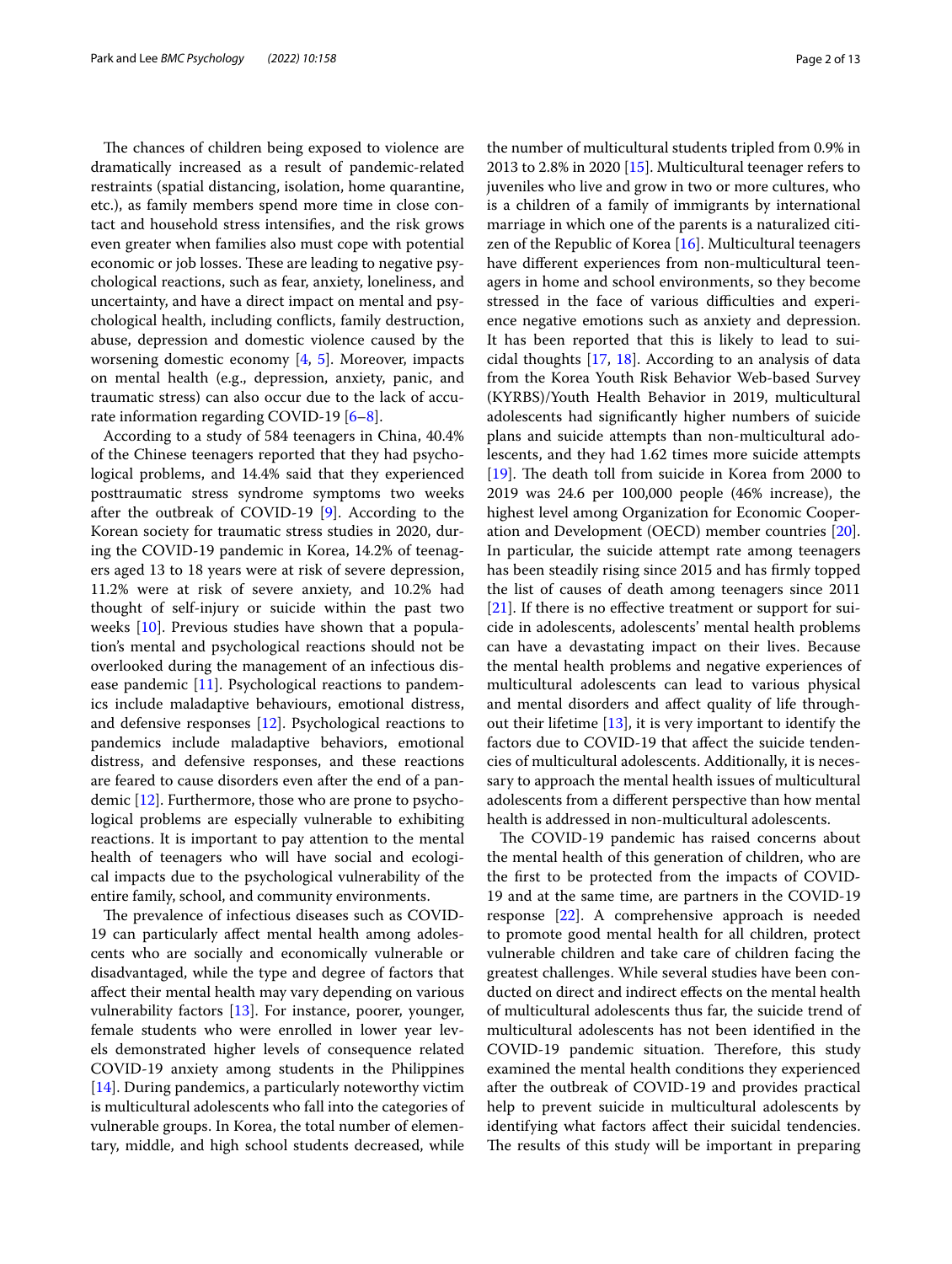measures to improve the mental health of multicultural adolescents, a vulnerable population group in infectious disease pandemics.

### **Methods**

### **Aims**

This study aimed to examine the mental health status of multicultural adolescents during the COVID-19 pandemic and to identify the efects on suicidal tendencies. The specific aims were as follows: 1) to identify the mental health and suicidal tendencies of participants; 2) to confrm suicidal tendencies according to the general characteristics of the participants and their mental health status; and 3) to explore the impact factors on the participants' suicidal tendencies.

### **Study design and setting**

This was a cross-sectional study conducted with nation-wide online cross-sectional survey data. The KYRBS [\[23](#page-12-6), [24\]](#page-12-7) was established in 2005 by the Korea Centers for Disease Control and Prevention (KCDC). The KYRBS is an ongoing national cross-sectional survey that assesses health-risk behaviours among middle- and high-school students, monitors progress towards achieving national health objectives of Korea's National Health Plan [[25](#page-12-8)] and provides data for the development and evaluation of school health policies and programmes in Korea. The KYRBS focuses on health-risk behaviours among adolescents.

### **Participants and procedure**

The subjects were middle- and high-school students who participated in the 16th (2020) KYRBS organized by the KCDC and the Ministry of Education  $[26]$ . This nationwide online survey is the Korean government approval statistics survey (Approval No. 117058) and has been carried out every year since 2005. The sampling method was used, the primary extraction unit was school, and the second extraction unit was class. For the frst extraction, a sample school was selected by permanent random number extraction method by layer. In the second extraction, one class was randomly extracted from the selected sample school by grade. All students in the class selected as a sample class were surveyed, and students with longterm absences, exceptional children who were unable to participate in the survey on their own, and students with text literacy disabilities were excluded from the sample students. The population is a total of 2,631,888 students from 5,624 schools, with a sample of 54,948 students from 793 schools. It is a survey data that can represent Korean youth by prioritizing fve middle and high schools for each of 17 cities and provinces after distributing the sample size to 400 middle schools and 400 high schools. In other words, a total of 793 schools (398 middle schools and 395 high schools) and 54,948 students participated in the survey, with 94.9% participating in the survey based on the number of students. The number of middle school respondents 28,961 and high school respondents 25,987 represented 1,326,523 for middle school students nationwide and 1,305,365 for high school students nationwide as of April 2020.

The steering committee, representing the Office of Education from 17 provinces of Korea, oversaw the survey (August 3 to November 13, 2020). The survey was comprised of questions concerning health-risk behaviours among adolescents, including tobacco use, alcohol use, obesity and weight control efforts, physical activity levels, dietary behaviours, injuries, sexual behaviours, mental health, oral health, personal hygiene, substance use, socioeconomic status, atopy and asthma, internet addiction, and violence. On the day of the survey, the survey support teacher led the sample class students to the Internet-enabled school computer room, assigning one computer per person and assigning them randomly. For the 2020 survey, some schools that had difficulties conducting surveys in computer rooms due to COVID-19 surveyed the students in classrooms under the supervision of their teachers with mobile devices (tablet PCs and smartphones). The entire course of the survey lasted 45 to 50 min in class. If the survey did not respond, there was no response to the item in the original data of the survey because it used an online survey system that did not move on to the following question, but no response to some questions occurred due to the cancellation of logical errors and abnormal values. The non-response rate of the item was lower than 2%, so the result was calculated without replacing questions with no responses.

In this study, 54,948 teenage students who were born in Korea and whose mothers' nationalities were foreign were included on the basis that 95% of the multicultural adolescents in Korea have foreign mothers and Korean fathers [\[27](#page-12-10)]. As a result, data from 784 multicultural adolescents (1.43%) were sampled and analysed.

### **Measures**

### *General characteristics*

General characteristics of the subjects were measured using 10 questions on the following items: sex; visible minority status (if their mother's country of birth was China, North Korea, Japan, Taiwan, or Mongolia, they was classifed as an invisible minority); lifetime sexual intercourse; experience of being treated by a doctor due to violence (physical assault, intimidation, bullying, etc.); lifetime substance use; lifetime and monthly cigarettes and e-cigarette use; lifetime and current alcohol use; the perception of getting enough sleep; perceived health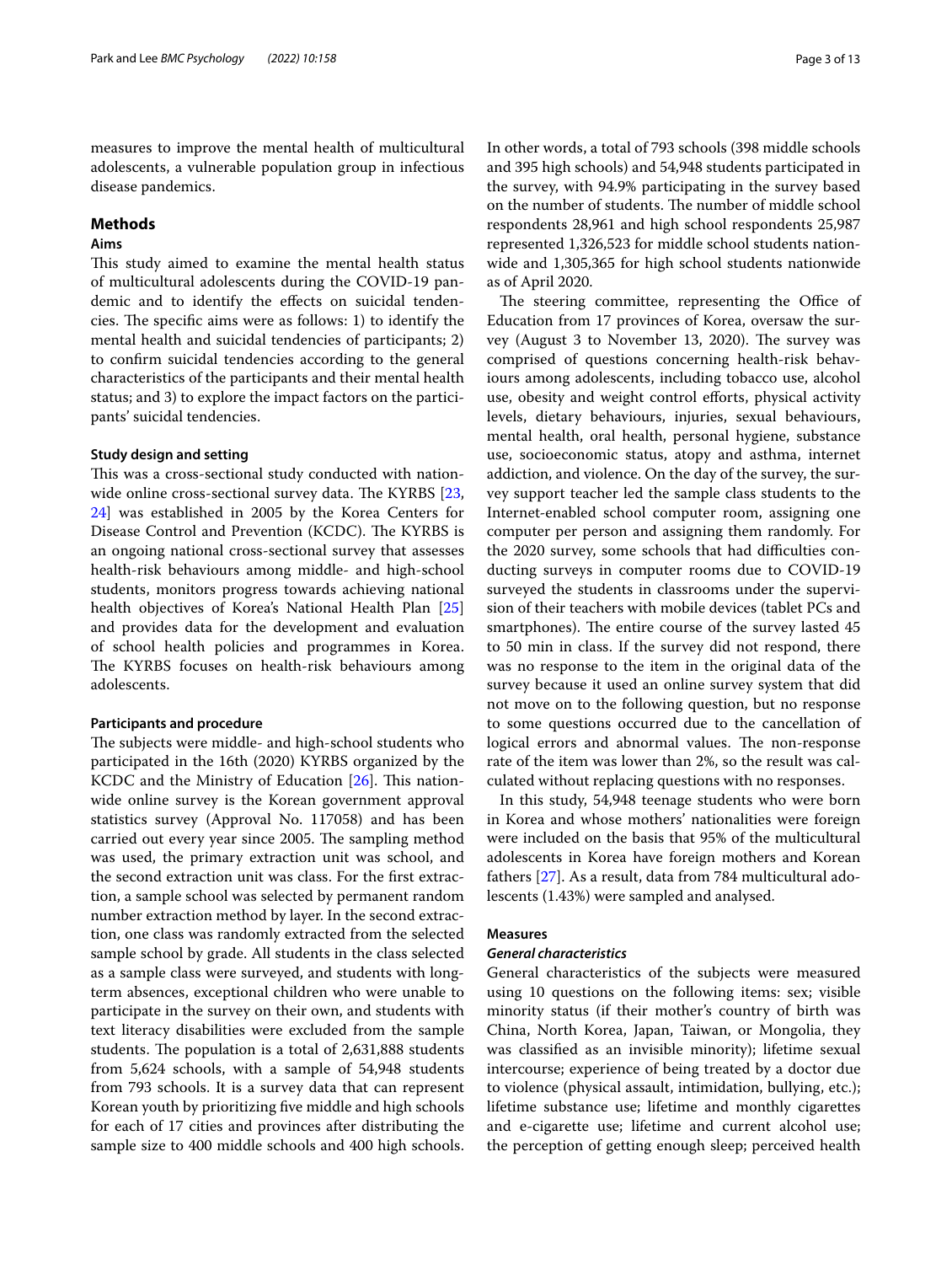status; and perceived household economic difficulty after COVID-19.

### *Mental health*

Mental health measures included depressive mood (feelings of sadness or hopelessness), loneliness, perceived stress, and perceived happiness. Depressive mood was measured using a binary scale: answering 'yes' to the question, 'Have you ever felt sad or desperate enough to stop your daily life routines for two weeks in the last 12 months?' was considered depression. Loneliness, which was measured with the question, 'Have you ever felt frequently alone in the last 12 months?', was reclassifed into being alone (often alone, always alone) and not being alone (sometimes alone, not alone, not alone at all). Perceived stress, a degree that one normally feels, was reclassifed into feeling stress (feeling much, feeling a lot, feeling a little) and not feeling stress (not feeling very much, not feeling at all). Perceived happiness, which is the subjective happiness status that one feels, was reclassifed into happiness (very happy, happy), moderate happiness, and unhappiness (somewhat unhappy, very unhappy).

### *Suicidal tendencies*

Suicidal tendencies measures consisted of items on contemplating suicide, suicidal plans, and suicide attempts. If one answered 'yes' to the question, 'Have you ever seriously considered suicide in the last 12 months?' was considered contemplating suicide. If one answered 'yes' to the question, 'Have you ever made any specifc plans to commit suicide in the last 12 months?' was considered a suicidal plan. If one answered 'yes' to the question, 'Have you ever attempted to commit suicide in the last 12 months?' was considered a suicide attempt.

### *Ethical considerations*

The KYRBS is a survey of nationally approved statistics (No. 117058) that is conducted annually by the Ministry of Education and the KCDC in Korea based on the National Health Promotion Act (Article 19). Students anonymously completed the self-administered questionnaire in a computer laboratory of each sampled school. The raw data are available to the public and were available for use after the data were officially approved for use through the KYRBS website. Additionally, the data were analysed after approval of deliberation exemption from the Institutional Review Board (IRB) of XX University.

### <span id="page-3-0"></span>**Statistical analysis**

The data were integrated according to the raw data analysis guidelines, and the complex sample design elements were designated and analysed using the Statistical

Package for Social Science (SPSS) for Windows program (version 26.0; SPSS Inc., Chicago, IL, USA). Descriptive statistical analysis (e.g., frequencies, percentages, means, and chi-square tests) was used for the general characteristics, mental health, and suicidal tendencies of the subjects. Pearson's  $\chi^2$  test was used to test the difference in [suicidal tendencies](#page-3-0) according to general characteristics and mental health, and multiple logistic regression was performed to identify the factors afecting suicidal tendencies.

### **Results**

### **General characteristics, mental health and suicidal tendencies of the subjects**

The general characteristics, mental health and suicidal tendencies of the subjects are shown in Table [1.](#page-4-0) Of the total sample (N=784; mean age=14.38 $\pm$ 1.76 years), 47.4% were male students, 52.6% were female students, 51.8% were visible minorities, 48.2% were invisible minorities, 27.4% were cigarette and/or e-cigarette users, and 7.1% were alcohol users. Regarding perceived health status, 65.9% responded that they were healthy, and 39.3% responded that they had a difficult household economic status after COVID-19.

For mental health, 24.6% responded that they felt depressive mood, 50.5% responded that they felt loneliness, 76.4% responded that they felt a lot of stress, and 9.4% responded that they were unhappy. Seventy-two participants (9.2%) reported that they had contemplated suicidal during the COVID-19 outbreak, 3.1% reported having suicidal plans, and 2.3% reported suicide attempts.

### **Suicidal tendencies according to mental health and general characteristics**

Diferences in suicidal tendencies according to mental health and general characteristics are shown in Table [2](#page-5-0). Participants who contemplated suicide were more likely to (1) be female  $(\chi^2 = 10.63, p = 0.001)$ , (2) be having sexual intercourse ( $\chi^2$ =28.25, *p* < 0.001), (3) be cigarette and/or e-cigarette users ( $\chi^2$  = 5.44,  $p$  = 0.020), (4) be alcohol users ( $\chi^2$ =9.73, *p*=0.002), (5) have insufficient sleep  $(x^2=11.66, p=0.001)$ , and (6) perceive having a poor health status ( $\chi^2$ =28.62, *p*<0.001). Participants who contemplated suicide were more likely to also manifest a significant depressive mood (31.6% vs. 1.9%;  $\chi^2$  = 154.34,  $p$ <0.001), loneliness (16.6% vs. 1.8%;  $\chi^2$  = 51.45,  $p$ <0.001), perceived stress (11.7% vs. 1.1%;  $\chi^2$ =19.06,  $p$ <0.001), and low perceived happiness (3.8% vs. 10.3%) vs. 40.5%;  $\chi^2$  = 104.44,  $p < 0.001$ ).

Participants with suicidal plans were more likely to (1) be having sexual intercourse ( $\chi^2$ =11.09, *p*=0.011), (2) have insufficient sleep ( $\chi^2$ =5.49, *p*=0.019), and (3) perceive having a poor health status ( $\chi^2$ =6.57, *p*=0.037).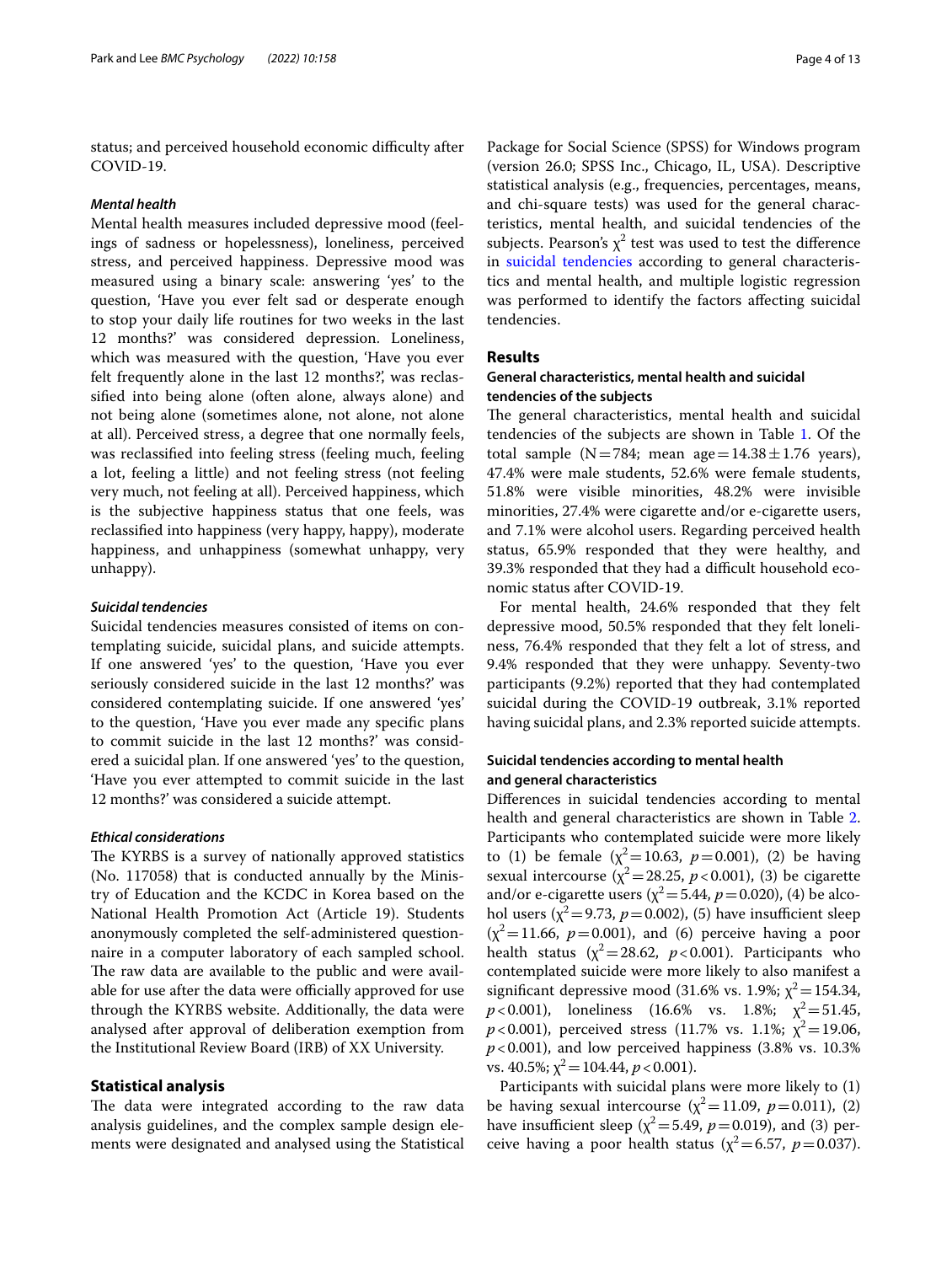<span id="page-4-0"></span>**Table 1** General characteristics, mental health and suicidal tendencies **(N=784)**

| Variables                             | Categories  | n (%) or Mean $\pm$ SD |
|---------------------------------------|-------------|------------------------|
| General characteristics               |             |                        |
| Age (years)                           |             | $14.38 \pm 1.76$       |
| Gender                                | Male        | 372 (47.4)             |
|                                       | Female      | 412 (52.6)             |
| Visible minority                      | Visible     | 406 (51.8)             |
|                                       | Invisible   | 378 (48.2)             |
| Sexual intercourse                    | Yes         | 30(3.8)                |
| experience                            | No          | 754 (96.2)             |
| Experience of being                   | Yes         | 5(0.6)                 |
| treated by doctor due<br>to violence  | Νo          | 779 (99.4)             |
| Substance use                         | Yes         | 3(0.4)                 |
|                                       | No          | 781 (99.6)             |
| Cigarette and/or                      | Yes         | 215 (27.4)             |
| e-cigarette use                       | No          | 569 (72.6)             |
| Alcohol use                           | Yes         | 56 (7.1)               |
|                                       | No          | 728 (92.9)             |
| Perception of getting                 | enough      | 274 (34.9)             |
| enough sleep                          | not enough  | 510 (65.1)             |
| Perceived health                      | Healthy     | 517 (65.9)             |
| status                                | Middle      | 197 (25.1)             |
|                                       | Poor        | 70 (8.9)               |
| Perceived household                   | Yes         | 308 (39.3)             |
| economic difficulty<br>after COVID-19 | No          | 476 (60.7)             |
| Mental health                         |             |                        |
| Depressive mood                       | Yes         | 193 (24.6)             |
|                                       | No          | 591 (75.4)             |
| Loneliness                            | Yes         | 392 (50.0)             |
|                                       | No          | 392 (50.0)             |
| Perceived stress                      | Yes         | 599 (76.4)             |
|                                       | No          | 185 (23.6)             |
| Perceived happiness                   | Happiness   | 478 (61.0)             |
|                                       | Moderate    | 232 (29.6)             |
|                                       | Unhappiness | 74 (9.4)               |
| Suicidal tendencies                   |             |                        |
| Contemplating                         | Yes         | 72 (9.2)               |
| suicide                               | Νo          | 712 (90.8)             |
| Suicidal plans                        | Yes         | 24 (3.1)               |
|                                       | No          | 760 (96.9)             |
| Suicide attempts                      | Yes         | 18(2.3)                |
|                                       | No          | 766 (97.7)             |

Participants who had suicidal plans were more likely to also manifest signifcant depressive mood (10.4% vs. 0.7%;  $\chi^2$  = 45.99,  $p$  < 0.001), loneliness (5.9% vs. 0.3%;  $\chi^2$  = 20.80, *p* < 0.001), perceived stress (3.8% vs. 0.5%;  $\chi^2$ =5.18, *p*=0.023), and perceived happiness (1.3% vs. 3.0% vs. 14.9%;  $\chi^2$  = 40.00,  $p$  < 0.001).

Participants who attempted suicide were more likely to (1) be having sexual intercourse ( $\chi^2$  = 16.94, *p* = 0.004), (2) be alcohol users ( $\chi^2$ =7.33, *p*=0.007), and (3) perceive having a poor health status ( $\chi^2$ =9.35, *p*=0.009). Participants who attempted suicide were more likely to also manifest signifcant depressive mood (7.8% vs. 0.5%;  $\chi^2$  = 34.23, *p* < 0.001), loneliness (4.6% vs. 0%;  $\chi^2$  = 18.42,  $p$ <0.001), and perceived happiness (0.8% vs. 2.2% vs. 12.2%;  $\chi^2$  = 36.67,  $p < 0.001$ ).

### **Factors afecting suicidal tendencies**

The factors affecting suicidal tendencies are shown in Table [3](#page-8-0). The general characteristics item for sexual intercourse, and the mental health items for depressive mood, loneliness and perceived happiness were statistically signifcant factors afecting the contemplating suicide (–2 Log likelihood=514.97, Nagelkerke  $R^2$ =0.47). The general characteristics item for sexual intercourse, and the mental health items for depressive mood and perceived happiness were statistically signifcant factors that affected suicidal plans  $(-2 \text{ Log likelihood}=313.31,$ Nagelkerke  $R^2$ =0.29). The general characteristics item for sexual intercourse, and the mental health items for depressive mood and perceived happiness were statistically signifcant factors afecting suicide attempts (–2 Log likelihood = 285.59, Nagelkerke  $R^2$  = 0.39).

In students with sexual intercourse experience, the rate of contemplating suicide was 7.67 times higher than that of students without sexual intercourse experience (OR, 7.67; 95% confidence interval [CI], 2.29∼25.62). Those who experienced depressive mood showed a 13.0-fold increase in contemplating suicide (OR, 13.00; 95% CI, 6.22∼27.18) compared to those who did not have depressive mood. Those who had loneliness showed a 2.66-fold increase in the contemplating suicide (OR, 2.66; 95% CI, 1.07∼6.65) compared to those who did not have loneliness. Regarding perceived happiness, those who replied as feeling 'unhappiness' showed a gradually higher risk of contemplating suicide (OR, 5.58; 95% CI, 2.42∼12.87) than those who replied as feeling 'happiness'.

Students with sexual intercourse experience were 5.04 times more likely to have made suicidal plans than those without sexual intercourse experience (OR, 5.04; 95% CI, 1.02∼24.85). Those who had depressive mood showed a 7.28-fold increase in suicidal plans (OR, 7.28; 95% CI, 2.26∼23.49) compared to those who did not have depressive mood. Regarding perceived happiness, those who replied as feeling 'unhappiness' showed a gradually higher risk of suicidal plans (OR, 3.36; 95% CI, 1.09∼12.15) than those who replied as feeling 'happiness'.

In the students with sexual intercourse experience, suicide attempts were 7.10 times higher than those without sexual intercourse experience (OR, 7.10; 95% CI,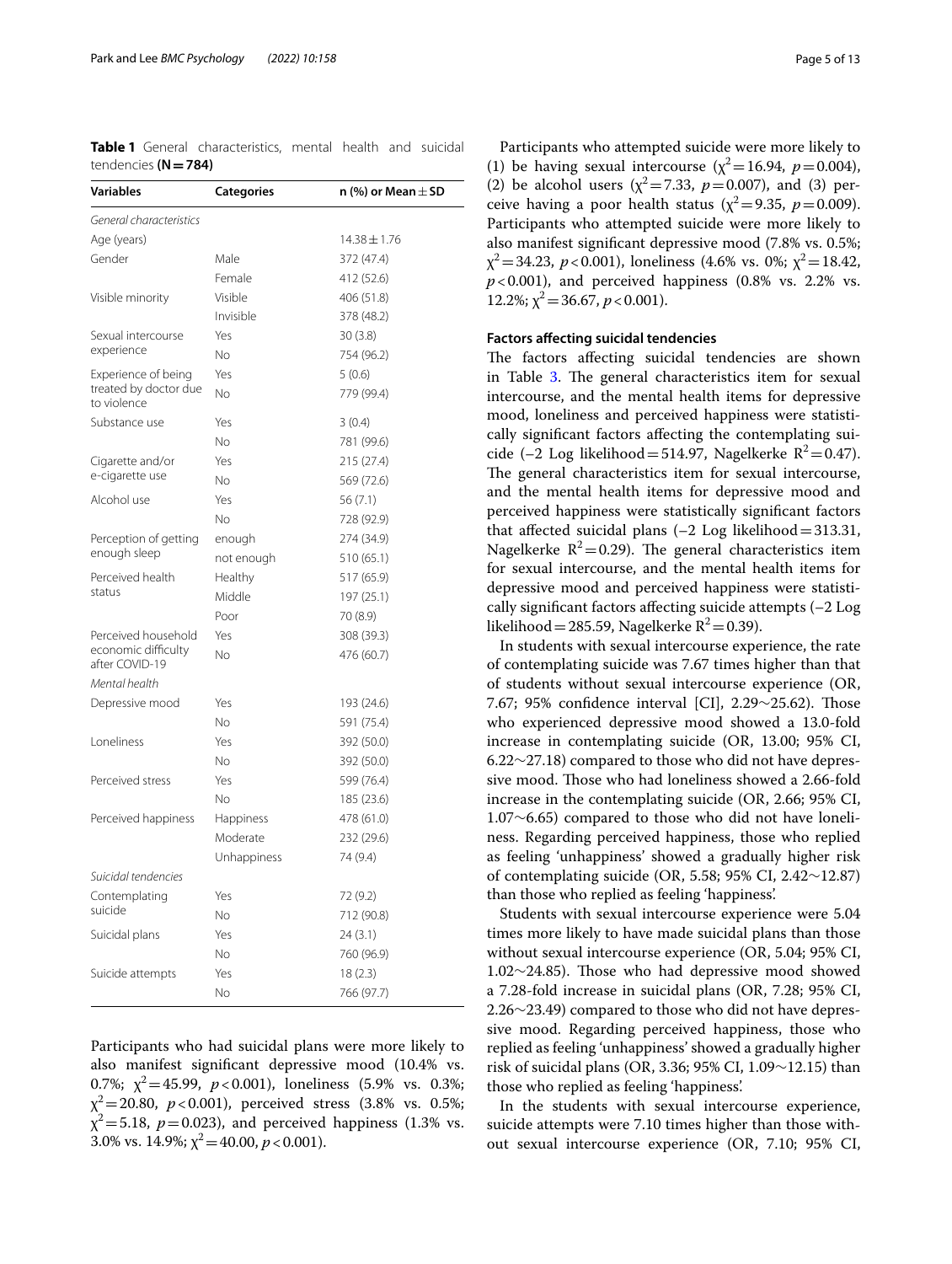<span id="page-5-0"></span>

| ていこく こうこうこう                         | $\vdots$              |
|-------------------------------------|-----------------------|
| i<br>$\overline{\phantom{a}}$<br>i  |                       |
|                                     | ֡֡֡֡֡֡֡֡              |
| i<br>1<br>1<br>)<br>2<br>į          |                       |
|                                     |                       |
| i<br>S<br>i<br>S<br>i<br>l<br>ble 2 | )<br>)<br>)<br>)<br>) |

| Male ( $n = 37$<br>Experience of being treated by doctor<br>Sexual intercourse experience<br>General characteristics<br>due to violence<br>Visible minority<br>Gender | No (n = 712)<br>2) 351 (94.4)<br>Female (n = 412) 361 (87.6)<br>Visible (n = 406) 371 (91.4)<br>Invisible ( $n = 378$ ) 341 (90.2)<br>No (n = 754) 693 (91.9)<br>No (n = 779) 707 (90.8)<br>Yes ( $n = 30$ ) 19 (63.3)<br>3) 2 (66.7)<br>Yes $(n = 5) 5 (100)$<br>n (%) | Yes (n $=$ 72)<br>n (%) |                                 | No (n = 760) | Yes ( $n = 24$ ) |                            | No (n = 766) | $Yes(n=18)$ |                           |
|-----------------------------------------------------------------------------------------------------------------------------------------------------------------------|-------------------------------------------------------------------------------------------------------------------------------------------------------------------------------------------------------------------------------------------------------------------------|-------------------------|---------------------------------|--------------|------------------|----------------------------|--------------|-------------|---------------------------|
|                                                                                                                                                                       |                                                                                                                                                                                                                                                                         |                         |                                 |              |                  |                            |              |             |                           |
|                                                                                                                                                                       |                                                                                                                                                                                                                                                                         |                         |                                 | n (%)        | n (%)            |                            | n (%)        | n (%)       |                           |
|                                                                                                                                                                       |                                                                                                                                                                                                                                                                         |                         |                                 |              |                  |                            |              |             |                           |
|                                                                                                                                                                       |                                                                                                                                                                                                                                                                         | 21(5.6)                 | $10.63$ " (.001) <sup>+</sup>   | 364 (97.8)   | 8(2.2)           | $1.98(0.115)^{+}$          | 366 (98.4)   | 6(1.6)      | $1.47(244)$ <sup>+</sup>  |
|                                                                                                                                                                       |                                                                                                                                                                                                                                                                         | 51 (12.4)               |                                 | 396 (96.1)   | 16(3.9)          |                            | 400 (97.1)   | 12(2.9)     |                           |
|                                                                                                                                                                       |                                                                                                                                                                                                                                                                         | 35 (8.6)                | $0.32(621)^{+}$                 | 396 (97.5)   | 10(2.51)         | $1.021(407)^+$             | 399 (98.3)   | $7(1.7)$    | $1.23(.342)^{+}$          |
|                                                                                                                                                                       |                                                                                                                                                                                                                                                                         | 37(9.8)                 |                                 | 364 (96.3)   | 14(3.7)          |                            | 367 (97.1)   | 11(2.9)     |                           |
|                                                                                                                                                                       |                                                                                                                                                                                                                                                                         | 11(36.7)                | $28.25'''$ (<.001) <sup>+</sup> | 26 (86.7)    | 4(13.3)          | $11.09''(011)^+$           | 26 (86.7)    | 4(13.3)     | 16.94 <sup>*</sup> (.004) |
|                                                                                                                                                                       |                                                                                                                                                                                                                                                                         | 61(8.1)                 |                                 | 734 (97.3)   | 20(2.7)          |                            | 740 (98.1)   | 14(1.9)     |                           |
|                                                                                                                                                                       |                                                                                                                                                                                                                                                                         | $0(0.0)$                | $0.51(476)^+$                   | 5 (100)      | (0.0)0           | $0.16$ (.690) <sup>+</sup> | 4 (80.0)     | 1(20.0)     | $7.03(110)^+$             |
|                                                                                                                                                                       |                                                                                                                                                                                                                                                                         | 72 (9.2)                |                                 | 755 (96.9)   | 24 (3.1)         |                            | 762 (97.8)   | 17(2.2)     |                           |
| $Yes(n = 3)$<br>Substance use                                                                                                                                         |                                                                                                                                                                                                                                                                         | 1(33.3)                 | $2.11(.251)^{+}$                | 2(66.7)      | 1(33.3)          | $9.30(089)^{+}$            | 2(66.7)      | 1(33.3)     | 12.93 (.067)              |
|                                                                                                                                                                       | No (n = 781) 710 (90.9)                                                                                                                                                                                                                                                 | 71 (9.1)                |                                 | 758 (97.1)   | 23 (2.9)         |                            | 764 (97.8)   | 17(2.2)     |                           |
| Cigarette and/or e-cigarette use                                                                                                                                      | Yes ( $n = 215$ ) 46 (82.1)                                                                                                                                                                                                                                             | 10(17.9)                | 5.44 (.020)                     | 55 (98.2)    | $1(1.8)$         | 0.33(.565)                 | 53 (94.6)    | 3(5.4)      | 2.52 (.112)               |
|                                                                                                                                                                       | No (n = 569) 666 (91.5)                                                                                                                                                                                                                                                 | 62(8.5)                 |                                 | 705 (96.8)   | 23 (3.2)         |                            | 713 (97.9)   | 15(2.1)     |                           |
| Alcohol use                                                                                                                                                           | Yes ( $n = 56$ ) 184 (85.6)                                                                                                                                                                                                                                             | 31 (14.4)               | 9.73 (.002)                     | 206 (95.8)   | 9(4.2)           | 1.26 (.261)                | 205 (95.3)   | 10(4.7)     | 7.33 (.007)               |
|                                                                                                                                                                       | No (n = 728) 528 (92.8)                                                                                                                                                                                                                                                 | 41 (7.2)                |                                 | 554 (97.4)   | 15(2.6)          |                            | 561 (98.6)   | $8(1.4)$    |                           |
| Perception of getting enough sleep                                                                                                                                    | Sufficient (n = 274) 262 (95.6)                                                                                                                                                                                                                                         | 12(4.4)                 | 11.66 <sup>*</sup> (.001)       | 271 (98.9)   | 3(1.1)           | 5.49 <sup>*</sup> (.019)   | 270 (98.5)   | 4(1.5)      | 1.31 (.252)               |
| Insufficient ( $n = 510$ ) 450 (88.2)                                                                                                                                 |                                                                                                                                                                                                                                                                         | 60(11.8)                |                                 | 489 (95.9)   | 21(4.1)          |                            | 496 (97.3)   | 14(2.7)     |                           |
| Perceived health status                                                                                                                                               | Healthy (n = 517) 489 (94.6)                                                                                                                                                                                                                                            | 28 (5.4)                | 28.62''' (< .001)               | 507 (98.1)   | 10(1.9)          | 6.57 (.037)                | 511 (98.8)   | 6(1.2)      | 9.35 (.009)               |
|                                                                                                                                                                       | Middle (n = 197) 168 (85.3)                                                                                                                                                                                                                                             | 29 (14.7)               |                                 | 187 (94.9)   | 10(5.1)          |                            | 89 (95.9)    | 8(4.1)      |                           |
|                                                                                                                                                                       | Poor (n = 70) 55 (78.6)                                                                                                                                                                                                                                                 | 15(21.4)                |                                 | 56 (94.3)    | 4(5.7)           |                            | 66 (94.3)    | 4(5.7)      |                           |
| Perceived household economic dif-                                                                                                                                     | Yes ( $n = 308$ ) 275 (89.3)                                                                                                                                                                                                                                            | 33 (10.7)               | 1.43(233)                       | 298 (96.8)   | 10(3.2)          | 0.06(808)                  | 299 (97.1)   | 9(2.9)      | 0.89 (.346)               |
| ficulty after COVID-19                                                                                                                                                | No (n = 476) 437 (91.8)                                                                                                                                                                                                                                                 | 39 (8.2)                |                                 | 462 (97.1)   | 14(2.9)          |                            | 467 (98.1)   | (6.1)6      |                           |
| Mental health                                                                                                                                                         |                                                                                                                                                                                                                                                                         |                         |                                 |              |                  |                            |              |             |                           |
| Depressive mood                                                                                                                                                       | Yes (n = 193) 132 (68.4)                                                                                                                                                                                                                                                | 61 (31.6)               | 154.34''' (< 001)               | 173 (89.6)   | 20 (10.4)        | 45.99" (<.001)             | 178 (92.2)   | 15(7.8)     | $34.23$ " (< .001)        |
|                                                                                                                                                                       | No (n = 591) 580 (98.1)                                                                                                                                                                                                                                                 | 11(1.9)                 |                                 | 587 (99.3)   | $4(0.7)$         |                            | 588 (99.5)   | 3(0.5)      |                           |
| Loneliness                                                                                                                                                            | Yes (n = 392) 327 (83.4)                                                                                                                                                                                                                                                | 65 (16.6)               | 51.45''' (< .001)               | 369 (94.1)   | 23 (5.9)         | $20.80^{**} (< 0.01)$      | 374 (95.4)   | 18(4.6)     | $18.42''$ (< .001)        |
|                                                                                                                                                                       | No (n = 392) 385 (98.2)                                                                                                                                                                                                                                                 | $7(1.8)$                |                                 | 391 (99.7)   | 1(0.3)           |                            | 392 (100)    | $0.000$     |                           |
| Perceived stress                                                                                                                                                      | Yes (n = 599) 529 (88.3)                                                                                                                                                                                                                                                | 70(11.7)                | 19.06'' (< 001)                 | 576 (96.2)   | 23(3.8)          | 5.18 (.023)                | 582(97.2)    | 17(2.8)     | 3.33 (.068)               |
|                                                                                                                                                                       | No (n = 185) 183 (98.9)                                                                                                                                                                                                                                                 | 2(1.1)                  |                                 | 184 (99.5)   | 1(0.5)           |                            | 184 (99.5)   | 1(0.5)      |                           |
| Perceived happiness                                                                                                                                                   | Happy (n = 478) 460 (96.2)                                                                                                                                                                                                                                              | 18(3.8)                 | 104.44'' (< 001)                | 472 (98.7)   | 6(1.3)           | $40.00^{**} (< 001)$       | 474 (99.2)   | 4(0.8)      | 36.67''' (< 001)          |
|                                                                                                                                                                       | Moderate (n = 232) 208 (89.7)                                                                                                                                                                                                                                           | 24 (10.3)               |                                 | 225 (97.0)   | 7(3.0)           |                            | 227 (97.8)   | 5(2.2)      |                           |
|                                                                                                                                                                       | Unhappy (n = 74) 44 (59.5)                                                                                                                                                                                                                                              | 30 (40.5)               |                                 | 53 (85.1)    | 11 (14.9)        |                            | 65 (87.8)    | 9(12.2)     |                           |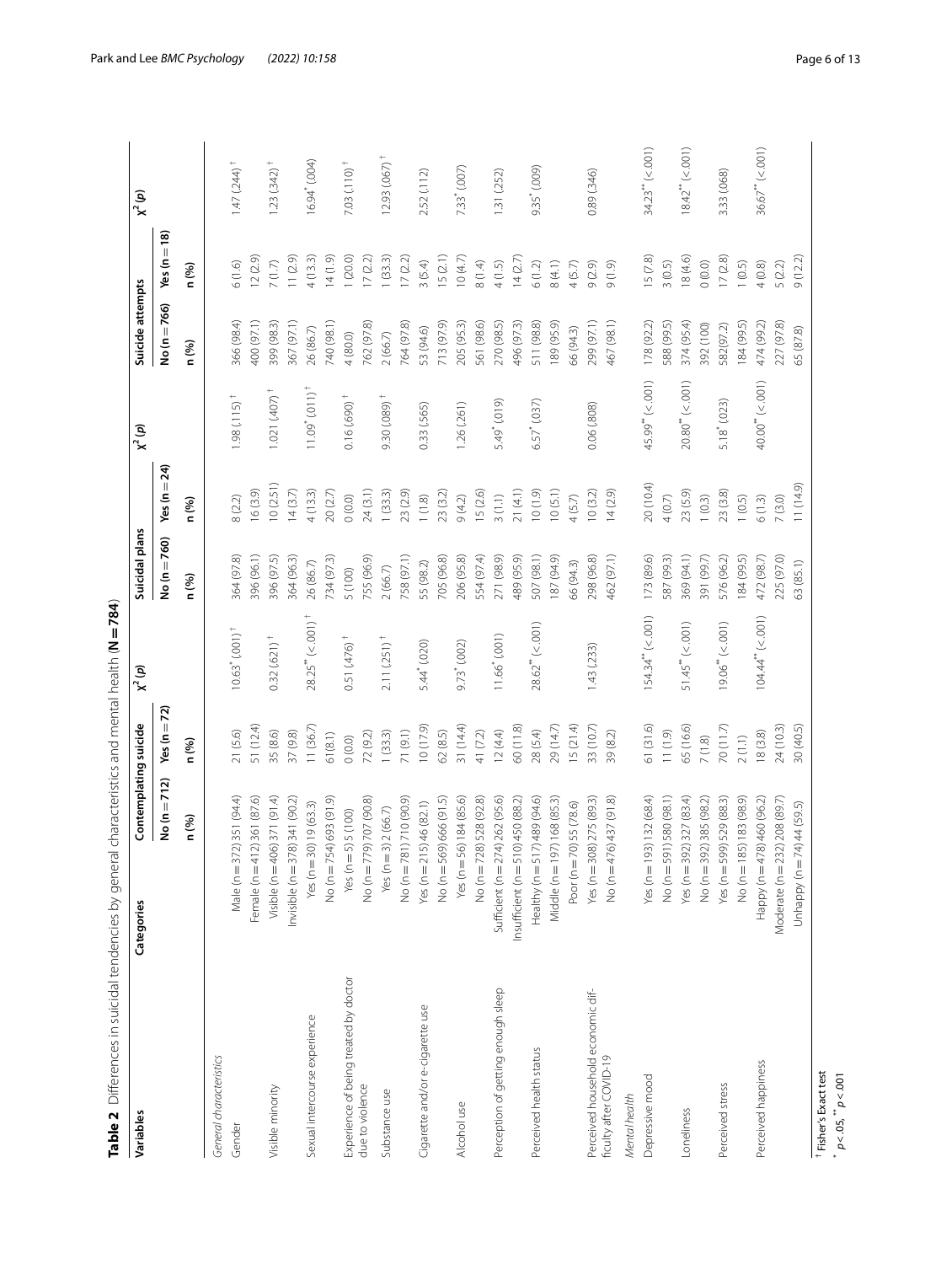1.40∼35.93). Tose who had depressive mood showed a 5.56-fold increase in suicide attempts (OR, 5.56; 95% CI, 1.39∼22.22) compared to those who did not have depressive mood. Regarding perceived happiness, those who replied as feeling 'unhappiness' showed a gradually higher risk of suicidal plans (OR, 5.15; 95% CI, 1.13∼23.61) than those who replied as feeling 'happiness'.

### **Discussion**

In the COVID-19 pandemic situation, national public health efforts are focused on combating pathogens rather than managing mental and psychological distress [\[28](#page-12-11)]. Suicide among adolescents is a serious problem worldwide, and the suicide rate of teenagers is increasing rapidly in South Korea. Therefore, as potential risk factors for the mental health of multicultural adolescents are likely to occur increase due to the COVID-19 pandemic, this study identifed their mental health status and analysed factors that affect suicidal tendencies. The main research results are discussed as follows.

During the COVID-19 pandemic, multicultural adolescents were experiencing negative psychological emotions, with 51.9% who felt lonely and 77.7% who had perceived stress. The survey also showed that 24.6% and 9.4% felt depressive mood and unhappiness, respectively. As a result of analysing the same dataset of the 2020 KYRBS, 78.7% of teenagers were reported to perceive more than moderate stress [\[29](#page-12-12)], and 25.2% were reported to have experienced depressive mood [[24](#page-12-7)], which is similar to the results of our study. According to Ko's fndings [[30\]](#page-12-13), the mental health level of adolescents does not differ depending on whether they are multicultural adolescents, which is consistent with our study. However, while 14.1% of non-multicultural teenagers are reported to feel lonely [[29\]](#page-12-12), our study showed that more than half of multicultural teenagers feel lonely, so it is important to understand the cause of their loneliness before developing suicide prevention programs.

A longitudinal study of Americans [\[31](#page-12-14)] found that teenagers who considered committing suicide at the age of 15 were 12 times more likely to commit suicide when they turned 30. This shows that the idea of suicide in adolescence can lead to suicide in adulthood. Therefore, the painful long-term distress they experience should be recognized as a serious social problem. In particular, governments/policymakers should focus on preventing suicide by understanding the characteristics of multicultural adolescents and exploring internal and external environmental impact factors at home and school. The percentage of multicultural adolescents in Korea who contemplated suicide was 15.8% in the 2015 KYRBS data analysis [[32](#page-12-15)], while the results of our study in 2020 showed a decreased percentage.

However, compared to all the teenagers who participated in the 2020 KYRBS [[24\]](#page-12-7), 10.9% of the adolescents contemplated suicide, 3.6% had made suicidal plans, and 2.0% had attempted suicide, indicating that the percentage of contemplating suicide (9.2%) and suicidal plans (3.1%) among multicultural adolescents is lower than that of all teenagers, but the suicide attempts (2.3%) percentage shows that the number of multicultural adolescents attempting suicide is higher than that of all teenagers. In other words, it can be confrmed that the risk index for attempted suicide by multicultural adolescents during COVID-19 was higher than that of ordinary teenagers. When controlling for other infuencing factors, social support was a major factor infuencing teenagers' suicidal thoughts  $[33]$  $[33]$  $[33]$ . The social support of primary caregivers, intimacy with neighbours, the number of social support resources, and the unrelated racial social support of teenagers are correlated with a decline in suicidal thoughts [[34\]](#page-12-17). Therefore, early intervention for multicultural adolescents should be made to prevent suicide attempts by establishing a social support system for families, schools and communities.

The factor that commonly affected the suicidal tendencies of multicultural adolescents was sexual intercourse experience. The odds ratios of contemplating suicide, suicidal plans and suicide attempts of multicultural teenagers with sexual intercourse experience were 7.67 times, 5.04 times and 7.10 times those of multicultural adolescents without sexual intercourse experience, respectively. According to an analysis of the KYRBS data from 2014 to 2016 [\[35](#page-12-18)], multicultural teenagers' suicidal thoughts, suicidal plans, and suicide attempts were higher than those of non-multicultural teenagers, and adolescents from multicultural families did not have higher rates of suicidal thoughts and suicidal plans than non-multicultural teenagers without sexual intercourse experience. Considering that sexual intercourse experience is higher in multicultural teenagers [\[19](#page-12-2), [36](#page-12-19)], school nurses/teachers and mental health experts should recognize sexual experience as an important mediator and should make eforts to analyse negative mental health and prevent suicide by multicultural adolescents with sexual experience. It is also necessary to provide practical education to express sexual self-determination in adolescence when the possibility of sexual experience increases and to establish a multidimensional environment to seek advice and help with undesirable sexual experiences [\[37\]](#page-12-20).

Suicidal attempts of teenagers who had been treated by a doctor due to violence were not signifcantly different from those who had not been treated for violence. According to an analysis of the 2014 KYRBS data [[17\]](#page-12-0), being treated by doctor due to violence was found to be a signifcant factor of suicidal attempts for Korean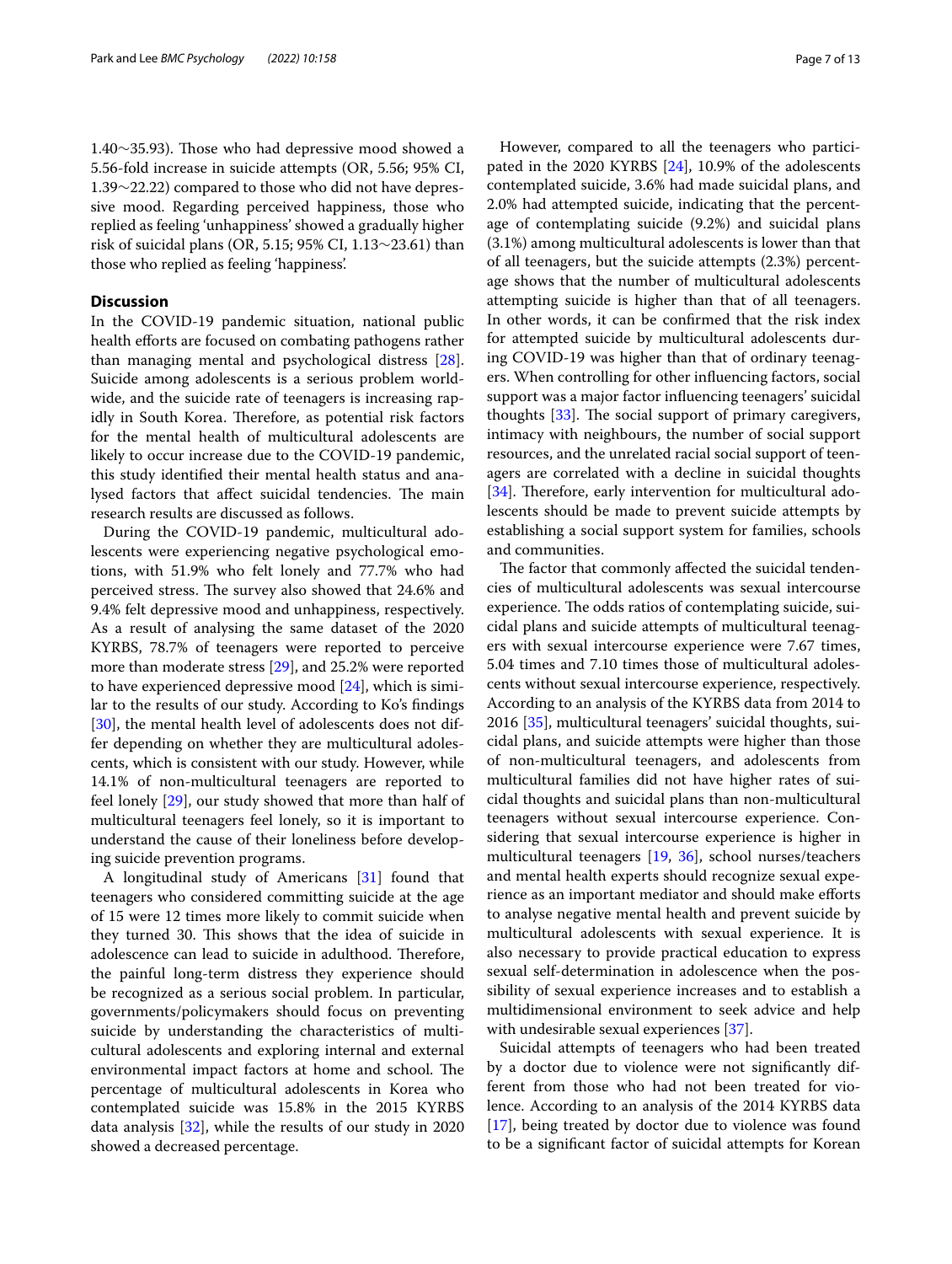teenagers, but it was not noted in multicultural teenagers. However, the 2018 KYRBS data analysis showed that suicide attempts were 7.38 times higher in teenagers who had been treated by a doctor due to violence [[18\]](#page-12-1). According to the 2015 KYRBS data analysis, teenagers were 2.39 times more likely to commit suicide in cases of repeated violence [\[38\]](#page-12-21), and the more multicultural teenagers sufered from school violence, the more they thought of suicide [[39](#page-12-22)]. Additionally, according to the 2015 KYRBS data analysis, multicultural teenagers' experience of violence was a very signifcant factor in suicidal thoughts [[32\]](#page-12-15) and had a signifcant infuence on both suicidal plans and suicide attempts in line with suicidal thoughts [\[33](#page-12-16)]. Our results are different from previous studies because only 0.6% of the multicultural teenagers had been treated in a hospital due to violence, and we think our results should be supplemented to respond more specifcally to adults who are the subject of violence with the question, "Have you received hospital treatment for violence (physical assault, intimidation, bullying, etc.) by friends, seniors and adults in the past 12 months?" to specifcally understand the experience of violence by multicultural teenagers.

There was no significant difference in [suicidal tenden](#page-3-0)[cies](#page-3-0) between the adolescents who experienced substance use and adolescents who did not. However, adolescents who experienced substance use in other studies analysing 2020 KYRBS data [[40](#page-12-23)] had a 2.31 times higher risk of suicide contemplation than those with no experience, and in Jang's study [[19\]](#page-12-2), the experience of substance use of multicultural adolescents was 3.39 times higher than that of non-multicultural adolescents [[19\]](#page-12-2). Our study showed that multicultural adolescents who were habitual substance users had a low rate at 0.4%, but it is necessary to continue social attention even if there are a few multicultural adolescents with problematic behaviour.

Sex, cigarette and/or e-cigarette use, alcohol use, the perception of getting enough sleep, perceived health status, and perceived household economic difficulty after COVID-19 were not signifcant factors for suicidal tendencies. However, there were signifcant diferences in sex, cigarette and/or e-cigarette use, and alcohol use in contemplating suicide, the perception of getting enough sleep in contemplating suicide and suicidal plans, and perceived health status in contemplating suicide, suicidal plans, and suicide attempts. This is difficult to interpret as a direct relationship between general characteristics and suicidal tendencies, but through prior studies, it can be inferred that it is related to suicidal tendencies between these variables. A previous study showed a high risk of suicidal thoughts among female students, teenagers who used cigarette and/or e-cigarettes and alcohol, and those with a low perception of getting enough sleep [\[40\]](#page-12-23), low perceived health status and alcohol use showed a high risk of suicidal thoughts among multicultural adolescents [\[32](#page-12-15)]. After all, the individual and family environments were found to be related to the risk of suicide. Therefore, to reduce the suicidal tendencies of teenagers, an integrated program should be developed and applied to expand health care support projects linked to home-school communities, especially to improve female students' health behaviours, including cigarette and/or e-cigarette use, alcohol use, and sleep problems, and to improve their perceived health status, rather than limiting community programs only in consideration of multicultural characteristics.

The differences in suicidal tendencies according to mental health were signifcant in depressive mood, loneliness, perceived stress and perceived happiness. In other words, the rate of suicidal tendencies was found to be high when they felt depressed and lonely, perceived stress levels were high, and perceived happiness was low. This suggests that the mental health of multicultural adolescents is a problem that poses a risk of suicidal tendencies in itself, regardless of what other factors mediate it. Therefore, it is necessary to develop a school-based health education and counselling system that is focused on mental health, a step that should be performed frst to detect high-risk groups of adolescents with suicidal tendencies at an early stage.

The mental health factor that commonly affected suicidal tendencies (contemplating suicide, suicidal plans, and suicide attempts) was depressive mood. According to an analysis of 2015 KYRBS data, suicidal thoughts of multicultural teenagers increased by 18.87 times as depressive mood increased  $[32]$  $[32]$ , and depressive mood was a signifcant factor in suicidal thoughts, suicidal plans, and suicide attempts [[35\]](#page-12-18). As contemplating suicide, suicidal plans, and suicide attempts are a sequential series, it is necessary to develop specifc strategies to identify the causes and situations of depressive mood experienced by multicultural teenagers and focus on the psychology of their sadness and despair to block the connection. Family solidarity buffers the impact of adolescent depression on suicide risk [\[41\]](#page-12-24), and living with family members affects suicidal tendencies [\[42](#page-12-25)]. It is therefore necessary to recognize the importance of the family, which is the most primary approach, and draw support from families and parents. According to the 2017 Multicultural Adolescents Panel Study [[27\]](#page-12-10), with participants whose fathers were Korean and whose mothers were foreign, the factors that commonly afected the depression of multicultural teenagers in both males and females were self-esteem, social interaction and school life satisfaction. In particular, for boys, depression was higher in those with low family support, poor relationships with their friends, mothers with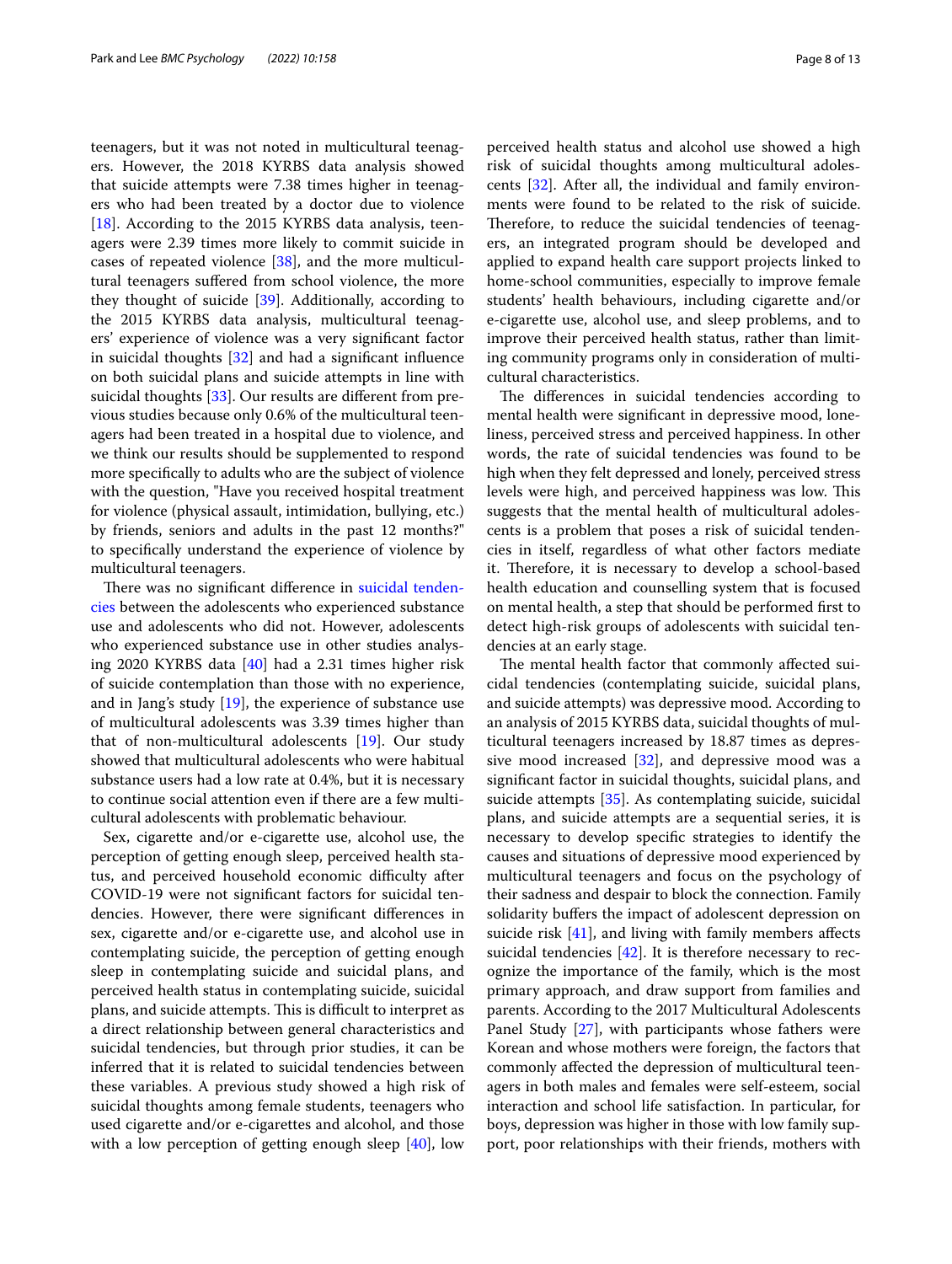<span id="page-8-0"></span>

| Table 3 Influencing factors of suicidal tendencies among Korean adolescents (N = 784)<br>Variables | Categories                                  |              | Contemplating suicide           |                                             | Suicidal plans |                                 |                           | Suicidal attempts |                                  |                           |
|----------------------------------------------------------------------------------------------------|---------------------------------------------|--------------|---------------------------------|---------------------------------------------|----------------|---------------------------------|---------------------------|-------------------|----------------------------------|---------------------------|
|                                                                                                    |                                             | $\epsilon$   | 95% CI                          | đ                                           | $\epsilon$     | 95% CI                          | đ                         | $\epsilon$        | 95% CI                           | p                         |
| General characteristics                                                                            |                                             |              |                                 |                                             |                |                                 |                           |                   |                                  |                           |
| Gender                                                                                             | Female<br>Male <sup>†</sup>                 | 1.17         | $0.60 - 2.29$                   | .641                                        | 0.86           | $0.32 - 2.30$                   | .760                      | 0.81              | $0.25 - 2.67$                    | .734                      |
| Visible minority                                                                                   | nvisible <sup>t</sup><br>Visible            | 1.56         | $0.83 - 3.00$                   | .168                                        | 0.83           | $0.32 - 2.20$                   | 707                       | 0.84              | $0.26 - 2.70$                    | .767                      |
| Sexual intercourse experience                                                                      | $\mathop{\mathrm{C}}\limits^+$<br>Yes       | 7.67         | $2.29 - 25.62$                  | $\overline{5}$                              | 5.04           | $1.02 - 24.85$                  | $7^{*}$                   | 7.10              | $1.40 - 35.93$                   | $rac{8}{10}$              |
| Experience of being treated by doctor due to violence                                              | $\sum_{i=1}^{n}$<br>Yes                     | 0.00         | $0.00 - 0.00$                   | 999                                         | 0.00           | $0.00 - 0.00$                   | 999                       | 22.98             | $0.64 - 830.24$                  | .087                      |
| Substance use                                                                                      | $\sum_{i=1}^{n}$<br>Yes                     | 1.40         | $0.48 - 40.43$                  | 845                                         | 17.02          | $0.22 - 13.67$                  | <b>200</b>                | 26.54             | $0.91 \sim 774.98$               | .057                      |
| Cigarette and/or e-cigarette use                                                                   | $\overline{\mathsf{Q}}^{\mathsf{t}}$<br>Yes | 1.19         | $0.32 - 2.68$                   | .887                                        | 0.17           | $0.02 - 1.60$                   | .120                      | 1.12              | $0.22 \sim 5.81$                 | 890                       |
| Alcohol use                                                                                        | $\overline{\mathsf{Q}}^{\dagger}$<br>Yes    | 1.18         | $0.59 - 2.42$                   | .633                                        | 0.89           | $0.29 - 2.73$                   | 838                       | 1.59              | $0.43 - 5.90$                    | .486                      |
| Perception of getting enough sleep                                                                 | Sufficient <sup>+</sup><br>Deprived         | 0.91         | $0.41 - 1.99$                   | 806                                         | 1.41           | $0.37 - 5.38$                   | 615                       | 0.33              | $0.08 - 1.34$                    | .121                      |
| Perceived health status                                                                            | Healthy <sup>†</sup><br>Middle<br>Poor      | 1.95<br>2.13 | $0.97 - 3.93$<br>$0.87 - 5.20$  | .063<br>098                                 | 1.80<br>1.06   | $0.64 - 5.08$<br>$0.26 - 4.24$  | .265<br>940               | 2.20<br>3.22      | $0.64 - 16.22$<br>$0.60 - 8.04$  | .156<br>234               |
| Perceived household economic difficulty after COVID-19                                             | $\sum_{i=1}^{n}$<br>Yes                     | 1.20         | $0.64 - 2.26$                   | 569                                         | 1.34           | $0.52 - 3.43$                   | 548                       | 0.96              | $0.32 - 2.86$                    | 936                       |
| Depressive mood<br>Mental health                                                                   | $\overline{\mathcal{Q}}^+$<br>Yes           | 13.00        | $6.22 \sim 27.18$               | $<$ 001 $^{\ast\ast}$                       | 7.28           | $2.26 - 23.49$                  | $\overline{001}^*$        | 5.56              | $1.39 - 22.22$                   | $\overline{0}15$          |
| Loneliness                                                                                         | $\sum_{i=1}^{n}$<br>Yes                     | 2.66         | $1.07 - 6.65$                   | $036^{*}$                                   | 8.08           | $1.00 - 68.33$                  | .055                      | 31.00             | $0.00 - 0.00$                    | .993                      |
| Perceived stress                                                                                   | $\rm \dot{P}^+$<br>Yes                      | 1.67         | $0.35 - 7.93$                   | 516                                         | 0.86           | $0.93 - 7.91$                   | 892                       | 0.33              | $0.31 - 3.42$                    | 350                       |
| Perceived happiness                                                                                | Moderate<br>Unhappy                         | 1.85<br>5.58 | $2.42 - 12.87$<br>$0.87 - 3.92$ | $<$ 001 $^{\ast\ast}$<br>$018$ <sup>*</sup> | 1.56<br>3.63   | $1.09 - 12.15$<br>$0.48 - 5.18$ | $036$ <sup>*</sup><br>472 | 2.36<br>5.15      | $0.52 - 10.65$<br>$1.13 - 23.61$ | $035$ <sup>*</sup><br>265 |
| Nagelkerke <sup>o</sup> l R <sup>2</sup>                                                           | Happy <sup>†</sup>                          | $47$         |                                 |                                             | 34             |                                 |                           | 39                |                                  |                           |
| Hosmer-Lemeshow (p)                                                                                |                                             | 3.74 (.880)  |                                 |                                             | 13.59 (.093)   |                                 |                           | 2.17 (.975)       |                                  |                           |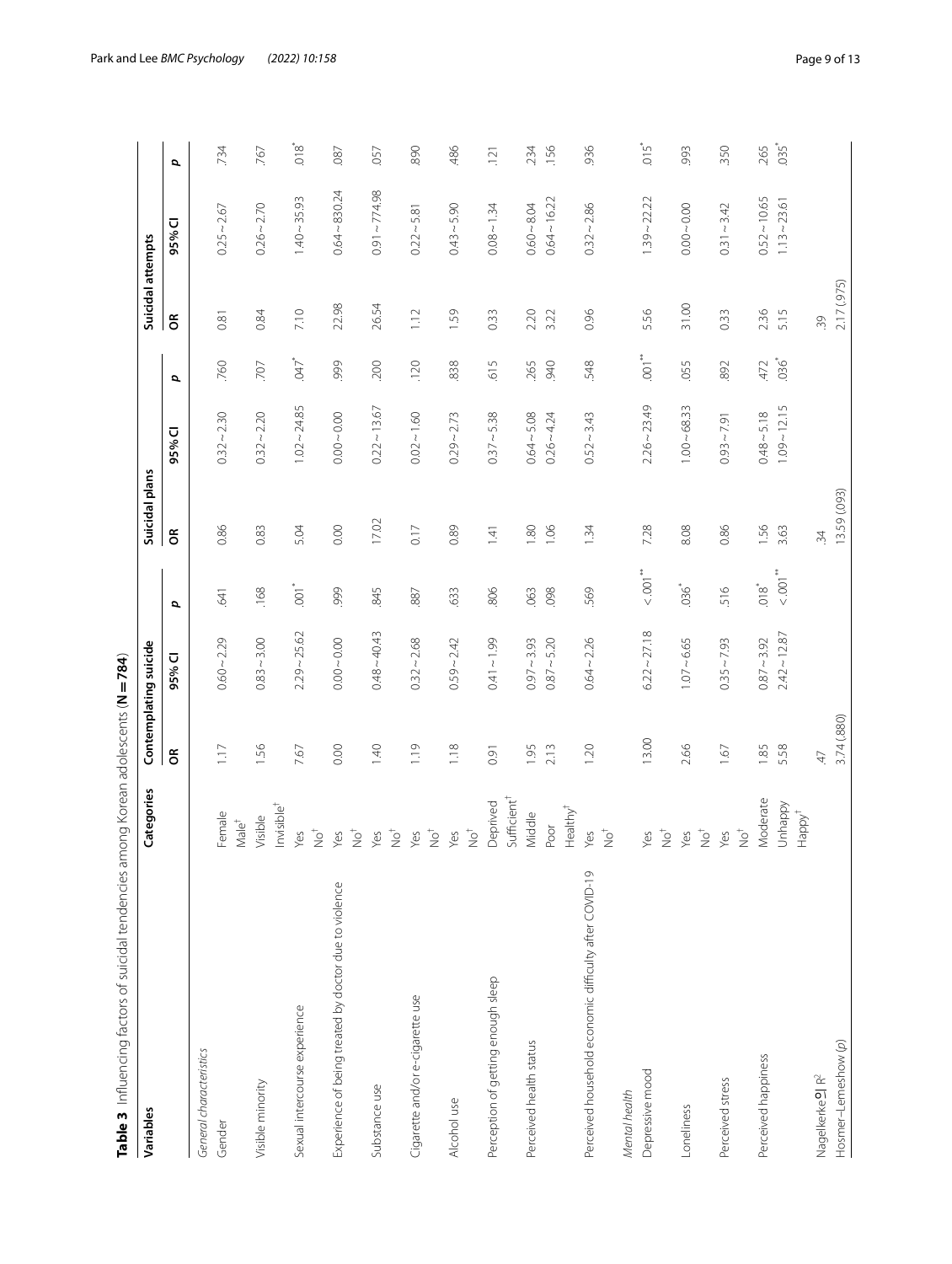Table 3 (continued)

| Table 3 (continued)                                                         |                                  |           |                |        |                   |        |  |
|-----------------------------------------------------------------------------|----------------------------------|-----------|----------------|--------|-------------------|--------|--|
| /ariables                                                                   | Categories Contemplating suicide |           | Suicidal plans |        | Suicidal attempts |        |  |
|                                                                             | క                                | $95\%$ Cl | $\approx$      | 95% CI | ž                 | 95% CI |  |
| Log likelihood (-2LL test)                                                  | 289.44                           |           | 149.03         |        | 108.73            |        |  |
| Reference group; OR = adjusted Odds Ratio; 95% CI = 95% Confidence Interval |                                  |           |                |        |                   |        |  |

\*  $p < .05$ , \*\*  $p < .001$ *p*<.05, \*\* *p*<.001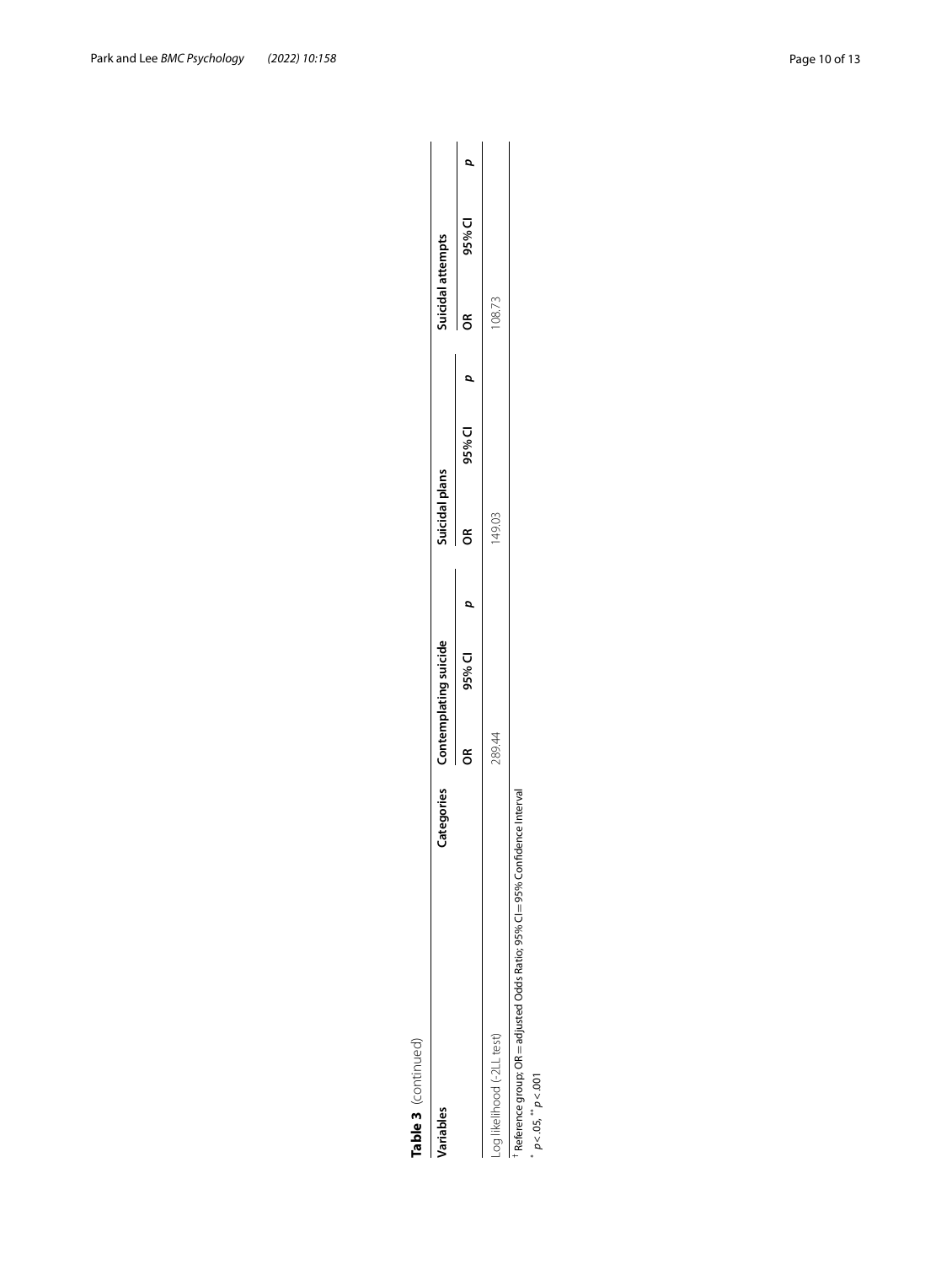cultural adaptation stress, and poor perceived health status; for girls, depression was higher in those with parents' who were indifferent and had negligent parenting. Therefore, depression prevention programs to alleviate suicidal tendencies should be centred on self-esteem, social interaction and school life satisfaction, which are found to be common impact factors for both boys and girls, and can predict the efectiveness of intervention programs if the contents of the interventions vary depending on sex.

Our research, like previous studies [[40,](#page-12-23) [43](#page-12-26)], showed that contemplating suicide is signifcantly higher when teenagers often or always feel lonely and are unhappy. In a study of teenagers aged 13 to 15 years and aged 16 to 17 years from 90 countries who attended the Global School-based Student Health Service (GSHS), common bullying or a lack of friends were reported to be associated with suicide accidents and suicide attempts [\[44](#page-12-27)], so interventions that focus on improving social relationships among teenagers are needed. In addition, loneliness is a variable in predicting suicidal thoughts, and hope is a variable that mediates them [[45\]](#page-12-28); therefore, suicide prevention programs should be developed and applied to help reduce loneliness and increase hope.

Perceived stress was found to be a signifcant diference in suicidal tendencies but not an impact factor. A previous study showed that the perceived stress of multicultural teenagers explained 25% of suicidal thoughts with depression [\[39](#page-12-22)], while among multicultural teenagers, male students who were stressed from problems with their friends were 2.70 times more likely to commit suicide, and female students under stress from conficts with their parents were 2.50 times more likely to commit suicide [\[46](#page-12-29)]. We believe there will be diferences in research results because in the previous study, the subjects were defned as multicultural adolescents whose parents were not born in Korea, while our study defned the mother as a foreigner. In addition, since few teenagers with suicidal tendencies in our study said they had little stress, perceived stress may not have afected their suicidal tendencies. Nevertheless, according to a longitudinal study of teenagers in Canada [[34\]](#page-12-17), in the case of constant stress in childhood, the reported rate of suicidal thoughts in the around the age of 15 was 2.66 times higher than that of those who did not. Considering these results, we cannot rule out the long-term efects of sustained perceived stress on suicidal tendencies. Stress is also a factor that directly afects suicidal thoughts, but it is also a factor that mediates suicidal thoughts through mental health, such as depression and anxiety [[47](#page-12-30)]. Our study and previous studies suggest that further research is needed to identify the mediating efects to explore various variables that afect suicidal tendencies.

Mental health is recognized as an important priority on the agenda of the United Nations (UN)'s Sustainable Development Goals (SDGs). The WHO emphasized the importance of mental health by proposing the Mental Health Action Plan (2013∼2030), which reduces each country's suicide rate by one-third by 2030 in line with the SDGs [\[3\]](#page-11-2). Knowing the mental health status of adolescents who will become world leaders in the future and the efects of suicidal tendencies is an important step towards this goal. Our study is meaningful in that it examined the mental health of multicultural adolescents and verifed factors that afect suicidal tendencies in the COVID-19 pandemic situation. Our fndings are expected to serve as an empirical basis for the development of suicide prevention programs for multicultural adolescents as the COVID-19 outbreak is prolonged. Additionally, the prolonged COVID-19 pandemic may have a signifcant impact on pre-COVID-19 mental health conditions and may deteriorate rapidly, further studies are recommended for adolescents with pre-COVID-19 psychiatric history.

### **Limitations**

The study used national data collected periodically by the government, so it can be said that the representative of respondents to Korea's youth mental health has been secured. However, the limitation of this study is that the validity and feasibility of the survey scale have not been clearly assessed. Therefore, the effectiveness of the tools needs to be verifed, and it is necessary to apply the tools that are valid in the future. However, despite these limitations, the data analysed in this study can be generalized because random stratifying samples were used for teenagers across the country in Korea.

### **Conclusions**

As a result of this study, the sexual intercourse experience and depressive mood of multicultural adolescents are not related to problem behaviour, but they were found to be factors that can increase suicidal tendencies. These results showed that there are concerns about potential future increases in suicidal tendencies of multicultural adolescents and exacerbated mental health across the COVID-19 pandemic. The findings here also suggest the need for ongoing surveillance of how these risk factors for suicidal tendencies may be exacerbated by COVID-19 pandemic and as public health measures such as social distancing continue.

The results suggest the importance of implementing practical strategies to try to reduce contemplating suicide from leading to suicidal plans and suicide attempts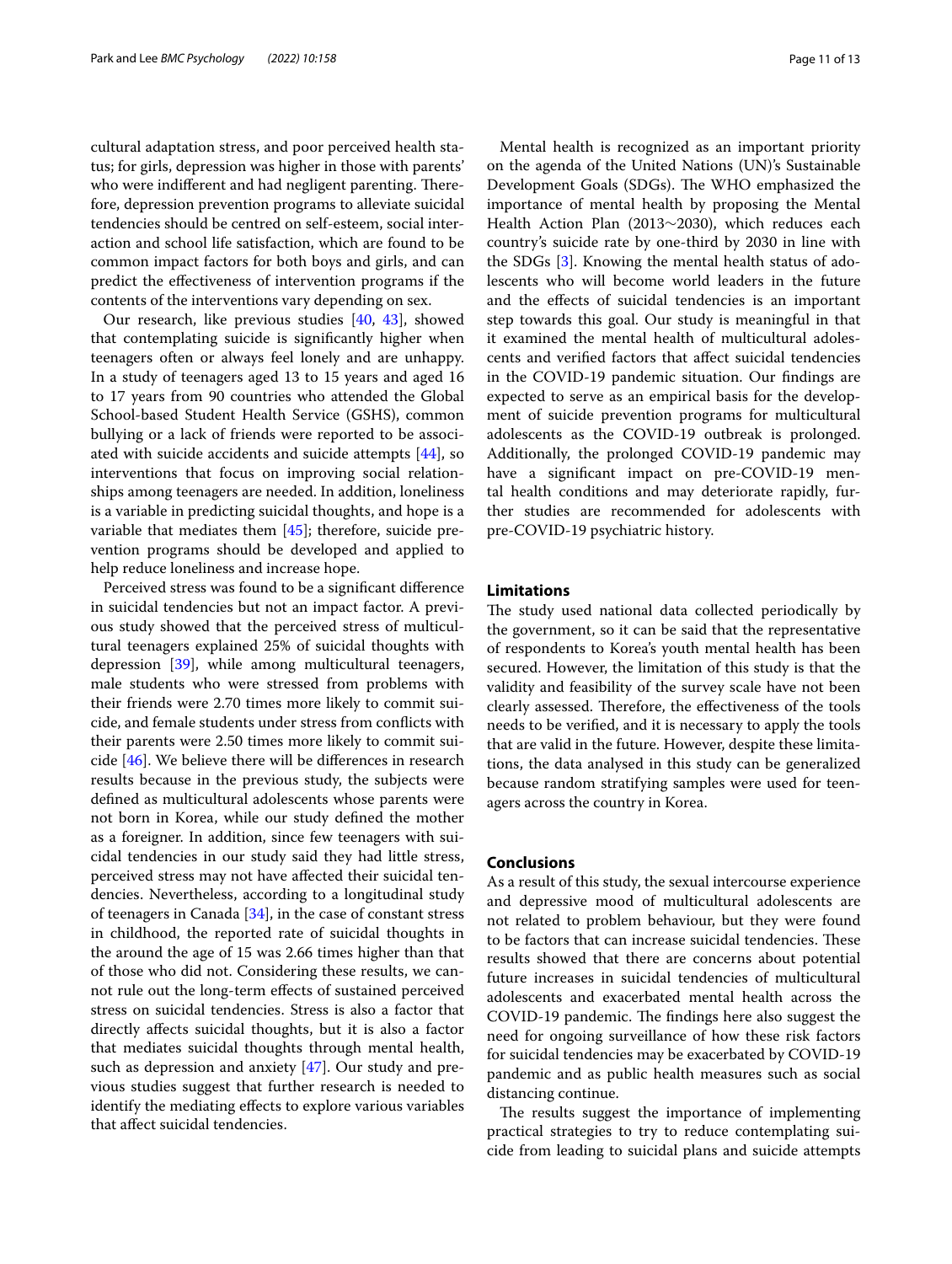through early detection and professional treatment of the health and psychological problems of multicultural adolescents. Sexual intercourse experience, depressive mood and perceived happiness are important and strong predictors of future suicide risk, so identifying modifable risk factors for suicide tendencies that can be addressed through public health interventions during the pandemic and beyond is vital. Therefore, the school healthcare providers should make active efforts, such as supporting high-risk group screening programs and strengthening psychological and emotional interventions, to prevent suicide at the family, school, and community levels.

#### **Abbreviations**

CI: Confdence interval; COVID-19: Coronavirus disease-19; GSHS: Global school-based student health service; IRB: Institutional review board; KCDC: Korea centers for disease control and prevention; KYRBS: Korea youth risk behavior web-based survey; OECD: Organization for economic cooperation and development; PC: Personal computer; PTSD: Posttraumatic stress disorder; SDGs: Sustainable development goals; UN: United nations; WHO: World health organization.

#### **Acknowledgements**

We are grateful to KYRBS of the Korea Centers for Disease Control and Prevention, who released 2020 KYRBS data, and thank the IRB, who approved the research. Additionally, we would like to thank the American Journal Experts (AJE) Company who edited the English.

#### **Author contributions**

Park JY and Lee I were major contributors in writing the manuscript. Park JY was involved in the conception and study design, analysis and interpretation of data, drafting of the manuscript, critical revision of the intellectual content, and approval of the fnal manuscript. And Park JY was responsible for the funding acquisition. Lee I was involved in the conception and design, analysed and interpreted the survey data, co-wrote the original draft, revised it critically for intellectual content, and approved the fnal manuscript.

#### **Funding**

This research was supported by the National Research Foundation of Korea in 2021 (NRF-2020RIFIA1048135).

### **Availability of data and materials**

The datasets used and/or analyzed during the current study are available from the corresponding author on reasonable request.

#### **Declarations**

#### **Ethics approval and consent to participate**

The institutional review board (IRB) of Konyang University approved this study (approved No. KIRB-2021-12-003). Participants anonymously completed the self-administered questionnaire in a computer laboratory of each sampled school. Informed consent was obtained from all participants and their legal guardians (eg. Parents). The raw data was open to the public, it was used after it was officially approved for use through the KYRBS website. This national survey was carried out in accordance with the 1995 Helsinki Declaration and the ethical standards of National Research Committee. All data collected were handled confdentially in an approved manner.

#### **Consent for publication**

All participants and their legal guardians consented and signed informed consent regarding publishing their anonymous recorded data.

#### **Competing interests**

All authors declare that they have no all financial and non-financial competing interests concerning the research, authorship, and/or publication of this article.

#### **Author details**

<sup>1</sup>College of Nursing, Konyang University, Deajeon City, Republic of Korea.<br><sup>2</sup> Department of Nursing, Changwon National University, 20 Changwon. <sup>2</sup> Department of Nursing, Changwon National University, 20 Changwon Daehak‑ro, Uichang‑gu, Changwon, Gyeongnam 51140, Republic of Korea.

# Received: 11 April 2022 Accepted: 15 June 2022<br>Published online: 21 June 2022

#### **References**

- <span id="page-11-0"></span>1. World Health Organization. Suicide worldwide in 2019: global health estimates. Geneva: World Health Organization; 2021. [https://www.who.](https://www.who.int/publications/i/item/9789240026643) [int/publications/i/item/9789240026643.](https://www.who.int/publications/i/item/9789240026643) Accessed 07 Dec 2021.
- <span id="page-11-1"></span>2. TMGH-Global COVID-19 Collaborative. Psychological impacts and post-traumatic stress disorder among people under COVID-19 quarantine and isolation: a global survey. Int J Environ Res Public Health. 2021;18(11):5719. [https://doi.org/10.3390/ijerph18115719.](https://doi.org/10.3390/ijerph18115719)
- <span id="page-11-2"></span>3. Johns Hopkins University. COVID-19 dashboard by the center for systems science and engineering (CSSE) at Johns Hopkins University. Baltimore: Johns Hopkins University; 2021. [https://gisanddata.maps.arcgis.com/](https://gisanddata.maps.arcgis.com/apps/opsdashboard/index.html#/bda7594740fd40299423467b48e9ecf6) [apps/opsdashboard/index.html#/bda7594740fd40299423467b48e9ecf6](https://gisanddata.maps.arcgis.com/apps/opsdashboard/index.html#/bda7594740fd40299423467b48e9ecf6). Accessed 11 June 2021.
- <span id="page-11-3"></span>4. Bhuiyan AKM, Sakib N, Pakpour AH, Grifths MD, Mamun MA. COVID-19-related suicides in Bangladesh due to lockdown and economic factors: case study evidence from media reports. Int J Ment Heal Addict. 2020;19:2110–5.<https://doi.org/10.1007/s11469-020-00307-y>.
- <span id="page-11-4"></span>5. Poudel K, Subedi P. Impact of COVID-19 pandemic on socioeconomic and mental health aspects in Nepal. Int J Soc Psychiatr. 2020;66(8):748– 55. <https://doi.org/10.1177/0020764020942247>.
- <span id="page-11-5"></span>6. Raikumar RP. COVID-19 and mental health: a review of the existing literature. Asian J Psychiatr. 2020;52: 102066. [https://doi.org/10.1016/j.ajp.2020.](https://doi.org/10.1016/j.ajp.2020.102066) [102066.](https://doi.org/10.1016/j.ajp.2020.102066)
- 7. Sahoo S, Rani S, Parveen S, Pal Singh A, Mehra A, Chakrabarti S, Grover S, Tandup C. Self-harm and COVID-19 Pandemic: an emerging concern-a report of 2 cases from India. Asian J Psychiatr. 2020;51: 102104. [https://](https://doi.org/10.1016/j.ajp.2020.102104) [doi.org/10.1016/j.ajp.2020.102104](https://doi.org/10.1016/j.ajp.2020.102104).
- <span id="page-11-6"></span>8. Tandon R. COVID-19 and mental health: preserving humanity, maintaining sanity, and promoting health. Asian J Psychiatr. 2020;51: 102256. [https://doi.org/10.1016/j.ajp.2020.102256.](https://doi.org/10.1016/j.ajp.2020.102256)
- <span id="page-11-7"></span>9. Liang L, Gao T, Ren H, Cao R, Qin Z, Hu Y, et al. Post-traumatic stress disorder and psychological distress in Chinese youths following the COVID-19 emergency. J Health Psychol. 2020;25(9):1164–75. [https://doi.org/10.](https://doi.org/10.1177/1359105320937057) [1177/1359105320937057.](https://doi.org/10.1177/1359105320937057)
- <span id="page-11-8"></span>10. Korean Society for Traumatic Stress Studies. The third survey on the mental health of the people in COVID-19. Seoul: Korean Society for Traumatic Stress Studies; 2020. [http://kstss.kr/?p](http://kstss.kr/?p=1873)=1873. Accessed 8 Nov 2021.
- <span id="page-11-9"></span>11. Cullen W, Gulati G, Kelly BD. Mental health in the COVID-19 pandemic. Int J Med. 2020;113(5):311–2. [https://doi.org/10.1093/qjmed/hcaa110.](https://doi.org/10.1093/qjmed/hcaa110)
- <span id="page-11-10"></span>12. Taylor S. The psychology of pandemics: preparing for the next global outbreak of infectious disease. Newcastle upon Tyne: Cambridge Scholars Publishing; 2019.
- <span id="page-11-11"></span>13. Choi J. The efects of COVID-19 pandemic on the mental health of the general public and children and adolescents and supporting measures. J Korean Neuropsychiatr Assoc. 2021;60(1):2–10. [https://doi.org/10.4306/](https://doi.org/10.4306/jknpa.2021.60.1.2) [jknpa.2021.60.1.2.](https://doi.org/10.4306/jknpa.2021.60.1.2)
- <span id="page-11-12"></span>14. Cleofas JV, Rocha ICN. Demographic, gadget and internet profles as determinants of disease and consequence related COVID-19 anxiety among Filipino college students. Educ Inf Technol. 2021;26:6771–86. <https://doi.org/10.1007/s10639-021-10529-9>.
- <span id="page-11-13"></span>15. Ministry of Gender Equality and Family. Multicultural family statistics. Sejong: Ministry of Gender Equality and Family; 2021. [http://www.](http://www.mogef.go.kr/mp/pcd/mp_pcd_s001d.do?mid=plc503&bbtSn=704742) [mogef.go.kr/mp/pcd/mp\\_pcd\\_s001d.do?mid](http://www.mogef.go.kr/mp/pcd/mp_pcd_s001d.do?mid=plc503&bbtSn=704742)=plc503&bbtSn=704742. Accessed 8 Nov 2021.
- <span id="page-11-14"></span>16. Korea Law Translation Center. Article 2 of the Multicultural Families Support Act. Sejong: Korea Legislation Research Institute; 2019. [https://elaw.](https://elaw.klri.re.kr/kor_service/lawView.do?hseq=54655&lang=ENG)